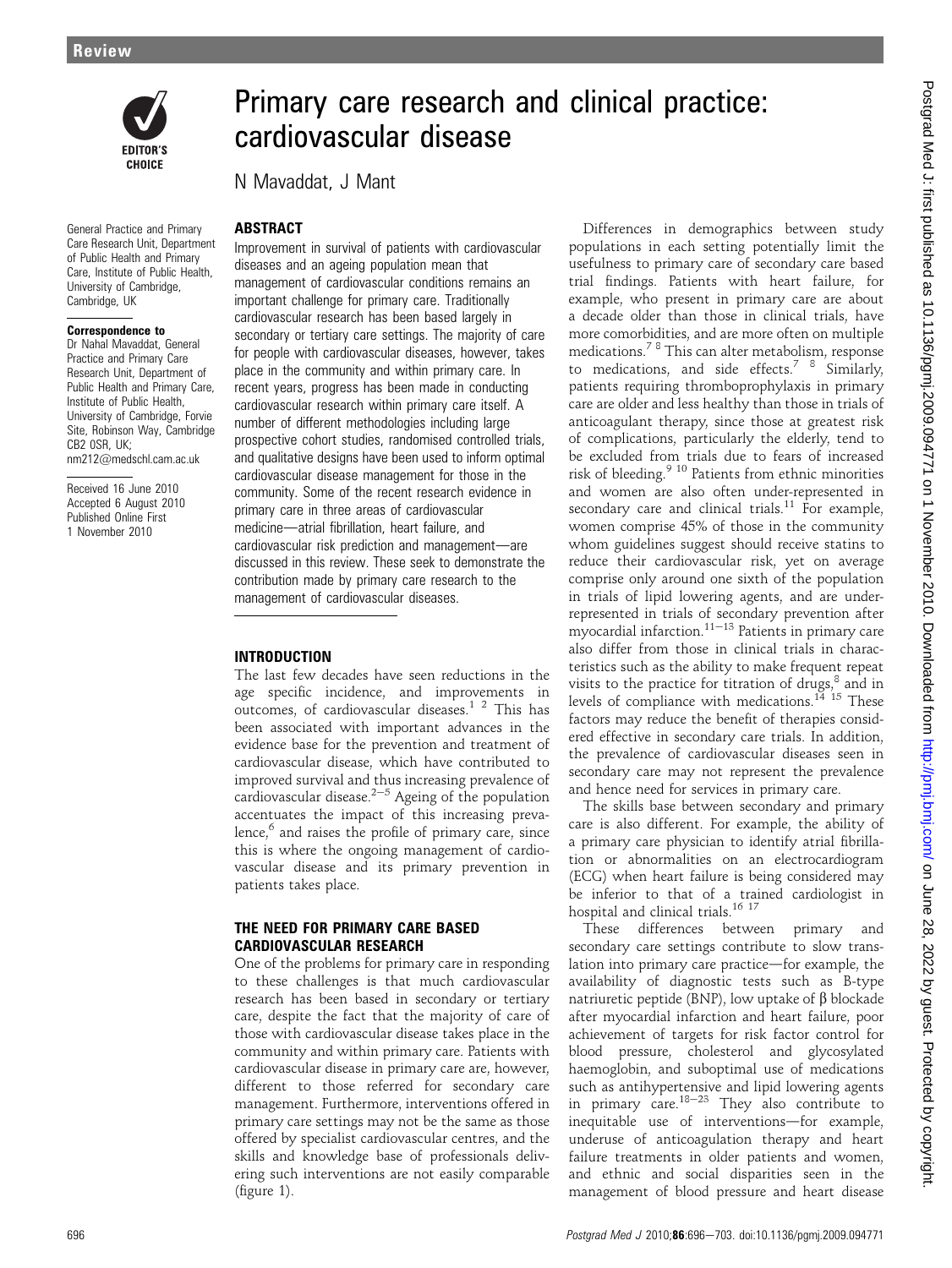# **Differences between Research in Primary and Secondary Care: example of atrial fibrillation**

### **Different population**

Kalra et al. studied patients in clinical trials of anticoagulants for AF compared to those in the hospital setting and found them to be about 7 years younger. Yet these patients were still younger than those who make up primary health care teams population of patients with AF (48% were aged over 75, compared with 58-72% in studies based in primary care).  $1-3$ 

# **Different setting**

In the same study by Kalra, INR was measured more frequently in clinical trials than in the hospital setting. Yet in the primary care setting many more patients may be unable or unwilling to travel frequently for INR measurement.<sup>1,4</sup>

### **Different skills**

SAFE study showed that GPs detected 79 out of 99 cases of AF on ECG, but misinterpreted 114 out of 1355 cases of sinus rhythm as AF (sensitivity 80%, 95%CI 71-87%, specificity 92%, 90-93%).<sup>5</sup>

#### Reference List

(1) Kalra L, Yu G, Perez I, Lakhani A, Donaldson N. Prospective cohort study to determine if trial efficacy of anticoagulation for stroke prevention in atrial fibrillation translates into clinical effectiveness. BMJ 2000; 320(7244):1236-1239. (2) Oswald N. Anticoagulation to prevent stroke in atrial fibrillation. Cohort was younger than many patients with atrial fibrillation in primary care. BMJ 2000; 321 (7269):1156 (3) Oswald N, Bateman H. Applying research evidence to individuals in primary care: a study using non-rheumatic atrial fibrillation. Fam Pract 1999; 16(4):414-419. (4) Oliver MD. General practitioners have to decide best ways of allocating their time. BMJ 2000; 321(7269):1156-1157.

(5) Mant J, Fitzmaurice DA, Hobbs FD, Jowett S, Murray ET, Holder R et al. Accuracy of diagnosing atrial fibrillation on electrocardiogram by primary care practitioners and interpretative diagnostic software: analysis of data from screening for atrial fibrillation in the elderly (SAFE) trial. BM J 2007; 335 (7616):380.

Figure 1 Differences between research in primary and secondary care: example of atrial fibrillation.

management.<sup>24–28</sup> These examples suggest that much evidence for the management of cardiovascular disease needs to come from primary care itself.

In this review, we will present three areas of primary care cardiovascular research addressing conditions that are important contributors to cardiovascular morbidity and mortality in the community, and in which important and influential contributions have been made by primary care research of various methodologies. These are: (1) atrial fibrillation, (2) heart failure, and (3) cardiovascular risk prediction and management. The benefits to primary care and future directions will also be discussed. For purposes of this review, we focus on studies carried out in the UK primary care system.

### ATRIAL FIBRILLATION

Atrial fibrillation is a major risk factor for stroke and a common cardiovascular problem in the community, which is increasing in prevalence.<sup>29 30</sup> There is, however, much evidence of its underdetection, and suboptimal and inconsistent management. $31-33$  It is estimated that up to 4500 strokes per year and 3000 deaths in the UK may be preventable through improved services and optimal therapy of atrial fibrillation.<sup>34</sup> Primary care research has taken a leading role in elucidating issues surrounding prevalence, screening, diagnosis, and management of atrial fibrillation within primary care. This has been predominantly through a number of large randomised controlled trials in primary care populations.

# Choice of anticoagulation or antiplatelet therapy

One such trial, the Birmingham Atrial Fibrillation Treatment of the Aged Study (BAFTA) addressed the relative benefits and harms of warfarin and aspirin in the community management of atrial fibrillation in older people in the community.<sup>35</sup> Reluctance of primary care doctors to prescribe anticoagulants relates

Methodologies used in primary care cardiovascular research

- $\blacktriangleright$  Epidemiological prevalence studies-for example, ECHOES: heart failure in the community.
- Randomised controlled trials-for example, BAFTA: warfarin for atrial fibrillation in the elderly, and complex interventions such as nurse led management of heart failure, patient preference trials.
- Qualitative studies-for example, barriers to patient compliance with medications.
- $\blacktriangleright$  Nationwide primary care databases—for example, QRISK and QDScore: cardiovascular risk prediction tools developed through use of large shared databases of populations registered with their general practitioner.
- $\blacktriangleright$  Record linkage studies-for example, studies of medication adherence.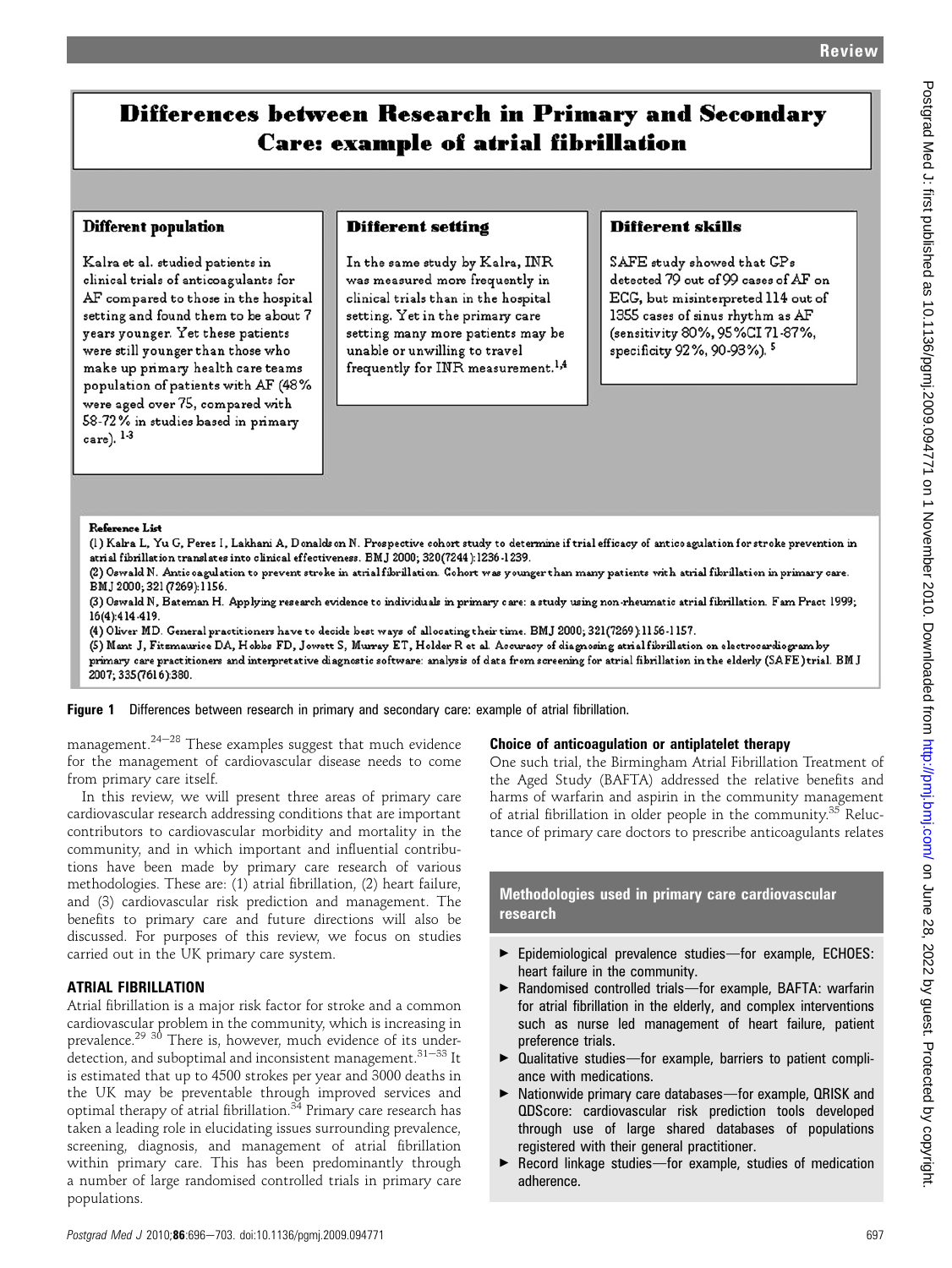to both the lack of sufficient data on effectiveness of anticoagulation in older people and pragmatic reasons including concerns over cognitive decline and increased risk of falls.<sup>14 28 33</sup> BAFTA was a randomised controlled trial of patients over 75 with atrial fibrillation who were recruited from a large number of general practices and randomly assigned to warfarin (target international normalised ratio (INR) 2.5) or aspirin (75 mg per day).<sup>35</sup> After a mean of 2.7 years of follow-up, the results showed a reduced risk of disabling strokes (including intracranial haemorrhages) in elderly patients assigned to warfarin compared to aspirin.<sup>35</sup> Unlike in secondary care based studies,<sup>36</sup> it also found no evidence that anticoagulants were more hazardous than aspirin therapy in this age group.<sup>35</sup> These findings suggest that anticoagulation should be the preferred treatment in the management of atrial fibrillation in older people in primary care. Nevertheless, patient preferences may impact substantially on the clinical decision making process.<sup>3</sup>

### Monitoring of warfarin therapy

Once a decision has been made to anticoagulate patients, however, a further challenge lies in its monitoring through use of the INR . Inadequate control of anticoagulation negates its potential benefits. While INR testing has traditionally taken place in secondary care, increased indications for, and large numbers of patients on, warfarin therapy has resulted in increased involvement of primary care.<sup>38</sup> Monitoring of patients in primary and secondary care settings may pose different challenges including the frequency with which INR can be measured. A community based randomised controlled trial (RCT) has explored whether oral anticoagulation monitoring can be provided at least as well in primary care as compared with routine hospital management.<sup>39</sup> Patients were randomised to a practice based anticoagulation clinic which comprised nurse-led near-patient testing and computerised decision making support system (CDSS), or control (hospital clinic) group. The study found after 12 months follow-up that the proportion of time spent in the target INR range was significantly higher for patients in the intervention group, with no significant difference in overall death rates or serious adverse events. This study therefore showed that anticoagulation management can be as safe in primary care settings as in hospital based clinics.<sup>39</sup>

### Self management of warfarin therapy

A further primary care based randomised controlled trial, the Self-Management of Anticoagulation Trial (SMART),<sup>40</sup> explored whether anticoagulation monitoring could be managed by patients. In this trial, patients on long term oral anticoagulation were randomised to receive training in self management of anticoagulant therapy (self-monitong of INR targets and how to adjust dose) or to routine care (continued attendance at hospital or practice based anticoagulant clinic). The study found that self-management was associated with better INR control in patients whose control had been poor with no increase in the adverse events rate, unlike those in the routine care group whose control showed no improvement. The authors concluded that self management of anticoagulant therapy is effective and safe, and may represent the model of choice for poorly controlled patients.<sup>40</sup>

# Screening for atrial fibrillation

For patients with atrial fibrillation in the community to benefit from treatment with anticoagulation they must first be identified. However, until recently, there has been little evidence as to whether screening for atrial fibrillation in primary care would be

a useful policy and, if so, what would be the best method for screening. Studies addressing screening for atrial fibrillation in primary care had been limited, with findings based either on data from single practices or from mixed populations including previously diagnosed atrial fibrillation.<sup>41</sup> The Screening for Atrial Fibrillation in the Elderly (SAFE) trial was a multicentred cluster randomised controlled trial in patients 65 years and over, with general practices randomly allocated to active screening or usual care.<sup>41</sup> Patients in active screening practices were further randomised to be invited to attend the practice for systematic screening (at which an ECG was performed) or to opportunistic screening, in which their pulse was taken while attending the practice for another reason (with ECG performed only if the pulse was irregular). The study found the detection rate of new cases of atrial fibrillation per year to be greater in active screening compared to usual care practices and that opportunistic screening was less costly and identified as many cases as systematic screening.<sup>42</sup> Thus, ECG screening in primary care for atrial fibrillation represents poor value for money in the absence of prior suspicion of atrial fibrillation (i.e. an irregular pulse).

# HEART FAILURE

Heart failure is also becoming increasingly common in an ageing population,<sup>43</sup> and is a condition in which there has been important primary care based research addressing questions such as the true prevalence of heart failure in the community, as well as issues such as its impact on quality of life and barriers to its effective management in primary care. Various methodologies including prevalence surveys, qualitative studies, and randomised controlled trials have been used for this purpose.

# Prevalence and impact of heart failure

The Echocardiographic Community Heart of England Screening (ECHOES) study conducted within primary care was an important step in establishing the true prevalence of heart failure and left ventricular systolic dysfunction in the community.<sup>44</sup> The study was one of the world's largest of its kind and consisted of randomly selected patients aged 45 years and older from general practices across a wide geographical spread. ECG and echocardiography (as well as history and examination findings) were used to determine the presence of left ventricular systolic dysfunction (LVSD) on the basis of strict criteria. The study found that approximately 3% of patients had definite or probable LVSD.<sup>44</sup> The study also demonstrated that patients with heart failure suffer from a significantly poor quality of life.<sup>45</sup> Four hundred and thirty-six patients with heart failure were compared with randomly selected controls from the population on quality of life as assessed by the Short Form-36 questionnaire. Those with heart failure had significant impairment on all scales of physical and mental health, in some scales more severe than those with chronic lung disease or arthritis. Qualitative work in the form of interviews with patients with heart failure and with cancer in a community based study has shown that frustration, social isolation, and the stress of balancing and monitoring a complex medication regimen are predominant problems for people with heart failure. This study also contrasted the lack of, and poorly coordinated, health, social, and palliative care services that people with heart failure receive compared to those with cancer.<sup>46</sup> Findings such as these emphasise the importance of striving to achieve optimal management of patients with heart failure, given the evidence that drug treatment can improve symptoms and survival<sup>47 48</sup>—especially in light of the fact that heart failure is often misdiagnosed, under-investigated, under-treated and under-dosed with established therapies in primary care.<sup>19 23</sup> <sup>49-51</sup>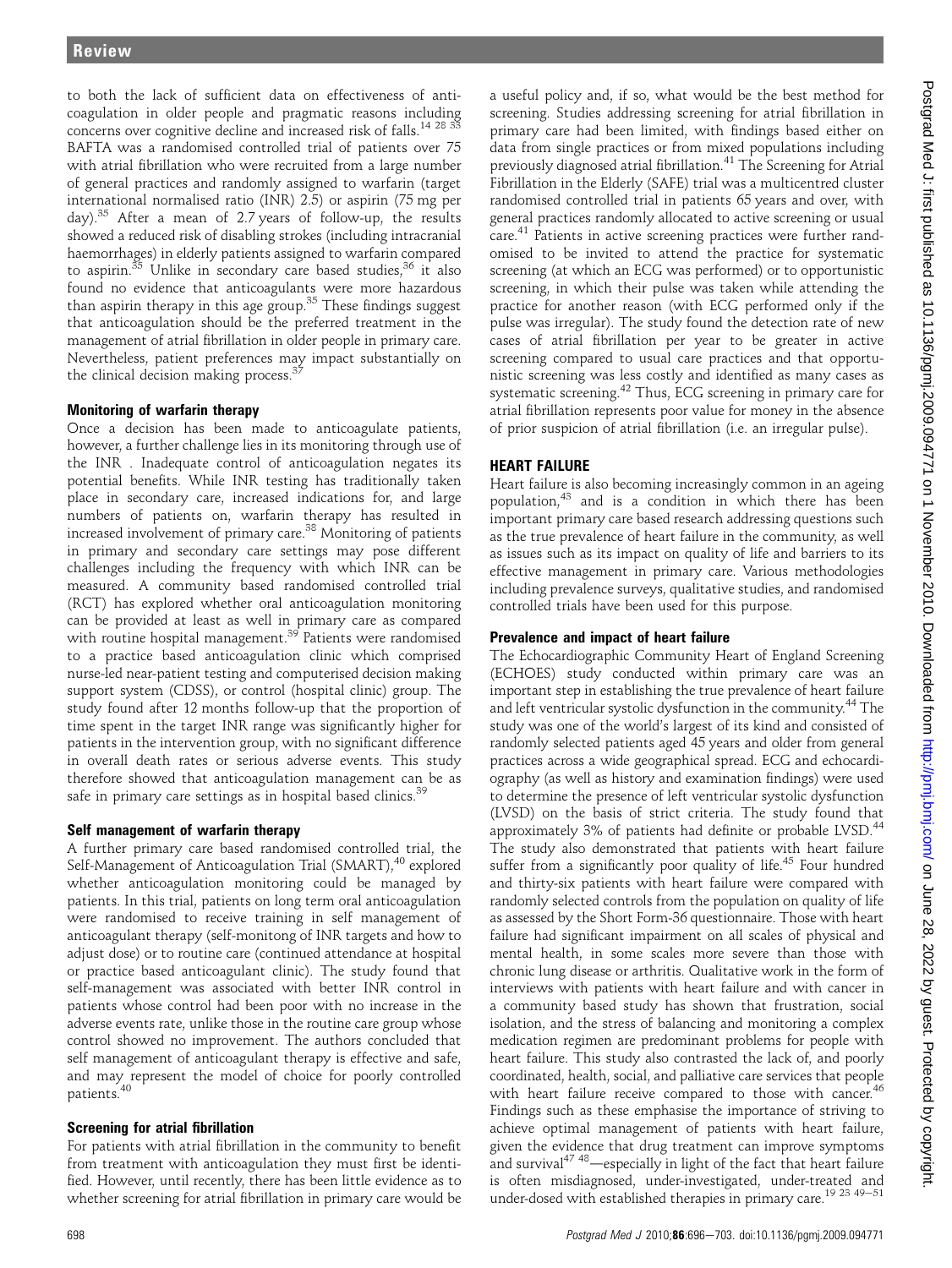# Management of heart failure

Qualitative studies within primary care have provided important insights into why management of heart failure might be suboptimal. Different designs include structured interviews, nominal group techniques, $4^{\overline{9}}$  and focus groups.<sup>50 52</sup> Difficulties of differential diagnosis and lack of experience in diagnosing and managing heart failure, lack of access to echocardiography, perceived risks of therapy, limited awareness of research evidence and of applicability of research findings to primary care, and local organisational factors were identified as key issues.<sup>49 50</sup> <sup>52</sup> Studies of this nature give rise to strategies by which the gap between current practice and guideline based optimal care can be reduced.

One such implementation strategy is to introduce disease management programmes with specialised multidisciplinary follow-up.53 <sup>54</sup> However, the applicability of such programmes to primary care has been questioned, since the evidence base has been obtained in highly specialised centres or based on follow-up of patients directly upon discharge from hospitals.<sup>53 55</sup> A study which brought together elements of nurse-led and multifaceted care for the management of heart failure in the community was a cluster randomised controlled trial including patients with heart failure from primary care practices in which care in the intervention practices was delivered by specialist nurses.<sup>53</sup> This included assessment, confirmation of diagnoses by investigations, medication management, and liaison between primary and secondary care, with the facility for echocardiography and access to a secondary care cardiology clinic. Patients in the control group received usual care from their primary healthcare team, but also had open access to echocardiography and to the cardiology clinic. The study found that at follow-up significantly more patients with an unconfirmed diagnosis of heart failure had a diagnosis confirmed or excluded in the intervention compared to the control group.53 Thus the study contributed to a body of evidence suggesting that nurse-led interventions may improve management of chronic diseases such as heart failure and circumvent some of the barriers to implementation in primary care.

### IDENTIFICATION AND MANAGEMENT OF PEOPLE WITH RAISED CARDIOVASCULAR RISK

Much activity in primary care is directed at identifying people at increased risk of cardiovascular disease. In recent years, risk assessment has moved from identification and treatment of individual risks factors to basing treatment decisions more on an overall assessment of cardiovascular risk for individual patients.<sup>56</sup> However, there has been concern about the applicability of the tools available to predict cardiovascular risk to patients in the National Health Service, given that the most widely used one was based on a cohort study in the USA-the Framingham study-which did not take into account factors that have been demonstrated to be important in UK settings such as social class and ethnicity.<sup>57</sup> <sup>58</sup>

# Cardiovascular risk calculation

One of the important contributions made by primary care to cardiovascular risk assessment has been the design and validation of new cardiovascular disease risk scores, ASSIGN in Scotland and QRISK in England and Wales. ASSIGN was a cardiovascular risk assessment score based on data from a prospective cohort study (the Scottish Heart Health Extended Cohort) of men and women aged  $30-74$  years, initially free of cardiovascular disease and followed for cardiovascular mortality and morbidity for 10 years.<sup>59</sup> ASSIGN includes family history

and social deprivation (using postcode) and results in better discrimination of risk than the Framingham cardiovascular risk score. By contrast, the QRISK score was developed from analysis of routinely collected data from general practices contributing to the QRESEARCH database consisting of a cohort of 1.28 million patients aged 35-74 years, who were free of existing cardiovascular disease and diabetes.<sup>60</sup> The latest version of QRISK, QRISK2, in addition to the traditional risk factors such as cholesterol, smoking and blood pressure, also takes account of social deprivation, body mass index, treatment with antihypertensives, family history, ethnicity, rheumatoid arthritis, and atrial fibrillation.<sup>61</sup> The advantage of the vast size of the database used to construct the score means that conditions of low prevalence in the general population such as rheumatoid arthritis and atrial fibrillation are included as independent predictors.<sup>61</sup> The advantage of ASSIGN and QRISK2 is that they are derived from a UK population, unlike the Framingham risk score. Further work in risk estimation in primary care has led to the development of a risk calculator for diabetes (QDScore) based upon a further prospective open cohort study using routinely collected data from general practices involving over 2.5 million patients aged  $25-79$  years free of existing diabetes.<sup>62</sup>

#### Managing cardiovascular risk

Once those at risk of cardiovascular disease are identified, steps must be taken to reduce such risks, including encouraging positive behavioural change. However, promoting such change-for example, as in the case of physical activity—among the population is proving a particular challenge for public health and primary care. The ProActive trial evaluated a theory based intervention delivered by trained facilitators to increase physical activity. It was delivered either face-to-face or by phone to sedentary adults with a family history of diabetes and thus at greater risk of diabetes and cardiovascular disease.<sup>63</sup> It found improvements in physical activity and well-being after 1 year in both people who received the theory based intervention and a brief advice leaflet, and those who received the leaflet only. The intervention was no more effective than the leaflet in increasing physical activity. This finding may be explained by the substantial increase in activity in the control arm, due to trial participation (eg, intensive measurement) and the leaflet. However, it may also be that simple brief interventions are just as effective as more costly ones, such as specific exercise referral.<sup>63-65</sup> Nevertheless, how to help those at risk adopt positive health behaviours requires further research using interventions with sound theoretical underpinnings for behavioural change and maintenance.<sup>63</sup> <sup>66</sup>

### Compliance with preventive cardiovascular medications

Another element of risk control is the use of medications such as antihypertensives, lipid therapy and hypoglycaemic drugs for the purpose of primary cardiovascular disease prevention. However, symptom-free individuals may find it a challenge to comply with taking of medications for the purpose of pure risk reduction.<sup>67</sup> A number of studies, some in primary care, have addressed means of improving patient compliance and possible reasons for non-compliance with cardiovascular medicines.<sup>68</sup> One qualitative study using interviews of primary care patients on antihypertensives found that patients often have significant reservations and fears about drugs and powerful negative images of medicines. In addition, the attributing of side effects to antihypertensives was widespread.<sup>69</sup> An exploratory survey among primary care patients with type 2 diabetes using a theory based questionnaire found negative beliefs surrounding the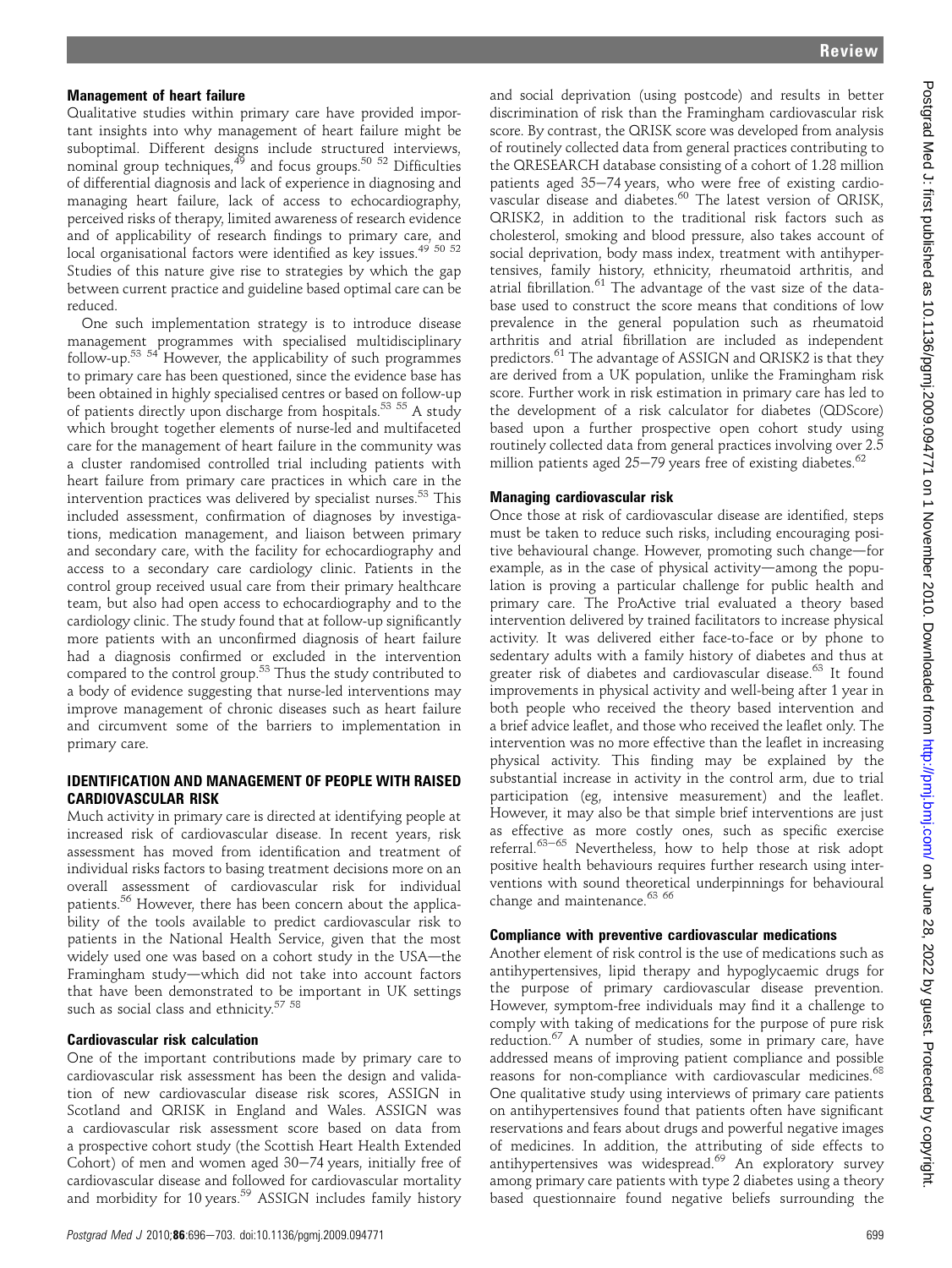taking of hypoglycaemic medications including 'pleasant side effects' held by almost one third of patients.<sup>70</sup> Another primary care study using focus groups of patients on antihypertensives suggested that patients value greater involvement in decisions surrounding antihypertensive prescribing.<sup>71</sup> Record linkage studies in primary care have also suggested that monitoring targets such as cholesterol values improves patient adherence to preventive medication.<sup>72</sup> Such analyses are fundamental first steps in attempting to address the important barrier of non-compliance in improving cardiovascular risk reduction.

### IMPLEMENTATION OF FINDINGS OF PRIMARY CARE STUDIES IN CARDIOVASCULAR DISEASE

In summary, much work has been done in primary care cardiovascular research to generate evidence that is applicable to the primary care setting, to understand better patient and primary care practitioner perspectives, and to help develop innovative new approaches to management of patients with cardiovascular disease.

In the area of atrial fibrillation, much of the findings of studies presented have been brought together in programmes such as 'NHS Stroke Improvement', which coordinates various schemes across the UK. $34$ <sup>'</sup>These include the detection of atrial fibrillation though opportunistic screening (eg, at flu clinics), new models for anticoagulation services in primary and community settings, and local enhanced service schemes for the implementation of decision support tools. $^{73}$  The projects have also included education for patients and primary care workers on palpating pulses and ECG training and interpretation. Evidence is accumulating that such measures are improving the quality of services in the UK and its cost effectiveness. $34$ 

In the area of heart failure, recognition of the scale of the problem in the community and its present inadequate management, as well as barriers towards such management, identified by primary care research have all informed current practice. For example, steps taken towards improvement in care now include programmes such as the 'Pathways for Heart Failure Care' national priority project and involve improvements such as quicker access to echocardiography, better diagnostic algorithms, efforts to inform prescribing through better diagnosis, uptake of heart failure specialist nurses, home based care, and improvement of palliative care services, as well as attending to psychological and quality of life issues in patients with heart failure.<sup>73</sup>

In the area of cardiovascular risk management, the Department of Health has recently initiated the 'NHS Health Checks', $^{74}$  a programme aimed at patients between 40–74 years in England, involving a free health check to identify people at risk of cardiovascular disease. The checks will include cholesterol and glucose measurements and recommendation of steps to reduce risk. Innovative research by primary care on issues surrounding consequences of screening, insights into behavioural change, and compliance with preventive medications will contribute to large scale screening programmes as they unfold. Measures to improve non-compliance with medications have been taken up in guidelines on how to improve medicine adherence.<sup>7</sup>

With respect to the determination of an individual's cardiovascular risk, the new primary care based risk calculators which have refined risk identification, are important contributions. In Scotland, the Scottish Intercollegiate Guidelines Network (SIGN) recommends use of the ASSIGN calculator.<sup>76</sup> In England and Wales, the National Institute for Health and Clinical Excellence (NICE) has not recommended which score to use, but suggests an urgent need to establish which is most acceptable for use in the population.<sup>12</sup> The QDScore is also a potentially important new contribution to diabetic risk assessment and is available for use both in clinical settings and by the public, and does not require blood glucose measurements.<sup>7</sup>

Finally, in the area of health services, nurse-led and multicomponent complex interventions for cardiovascular risk reduction are being increasingly adopted in primary care.<sup>73</sup>

# FUTURE DIRECTIONS IN CARDIOVASCULAR RESEARCH IN PRIMARY CARE

There is a large and exciting agenda for future research in the field of cardiovascular primary care. An important element of this agenda addresses the need for better early identification and preventive management of those at risk of cardiovascular disease in the community. Further work is needed on how to best identify those at risk in primary care, whether through opportunistic or population screening programmes, and how to best encourage and aid primary care practitioners achieve the aims of reducing cardiovascular risk in the population. One of the exciting areas of ongoing research in reducing the risk of heart disease risk is the identification of newly emerging risk factors, which may help determine those at greatest cardiovascular risk. These include, for example, biomarkers such as C reactive protein (CRP) and lipoproteins and genetic markers, which may predict correlates of poor cardiovascular outcome such as atherosclerotic burden and left ventricular dysfunction.<sup>78-82</sup> An important research question is whether such emerging new tests would give any additional information to conventional risk factors and whether they are cost effective for adoption within primary care.

In the area of management of cardiovascular risk, an agenda for future primary care cardiovascular research stems from the growing understanding that it is overall cardiovascular risk rather than individual risk factors that may determine the need for intervention. Questions arise as to whether treatments to lower blood pressure, for example, should be given on the basis of overall cardiovascular risk regardless of level of blood pressure.<sup>83 84</sup> The concept of a polypill to reduce the risk of cardiovascular disease to be given to all individuals over a certain age, regardless of blood pressure reading, is an ongoing area of debate requiring further research and evaluation.<sup>85</sup>

Another research question is how best to monitor risk factors such as blood pressure. The likelihood that observed increases in blood pressure during clinic monitoring reflect true increases, rises with the time between measurements.<sup>86</sup> This raises questions as to how frequently it is sensible to monitor blood pressure, and the extent to which self monitoring might play a more prominent role.<sup>87</sup> On the other hand, visit-to-visit variability of systolic blood pressure has been found to be a strong predictor of stroke, independent of mean blood pressure.<sup>88</sup> The implications of this finding are potentially more frequent measurements of blood pressure, with greater attention to isolated high blood pressure readings when assessing risk and contemplating management.<sup>56</sup> In the area of cholesterol management, there is also tension as to which is the most effective cost effective strategy for cardiovascular risk reduction between 'fire and forget', where patients are given fixed dose statin therapy without regular monitoring, versus 'treat to target' strategies.<sup>12 72 89</sup> An important agenda for primary care cardiovascular research in the future therefore would be how frequently to monitor risk factor levels such as blood pressure and cholesterol. Linked to the issue of monitoring is the degree to which patients should be involved in their own self care and management, such as blood pressure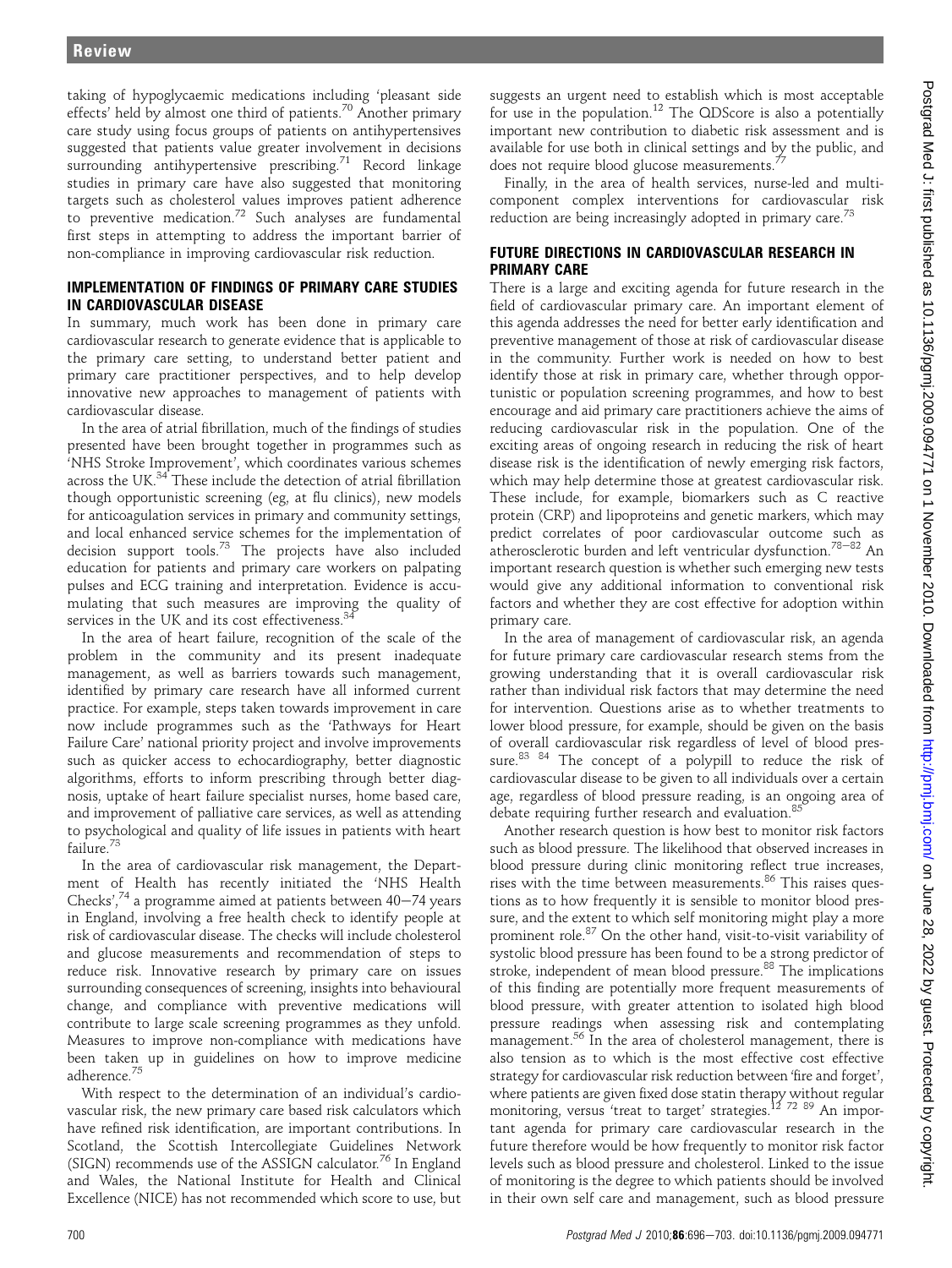#### Future directions in primary care cardiovascular research

- $\blacktriangleright$  Early identification of cardiovascular disease-for example, early markers of disease.
- $\blacktriangleright$  Improved diagnosis-for example, clinical decision making rules and near-patient testing.
- $\blacktriangleright$  Monitoring of disease and risk factors-for example, fewer or more blood pressure readings.
- $\triangleright$  Self management and monitoring by patients—for example, blood pressure and anticoagulation.
- New treatments-for example, polypill, testing of novel treatments.

monitoring, and whether this will help improve outcomes, an increasingly important part of the management of chronic conditions.90 91

How to improve the diagnosis of cardiovascular disease (eg, through use of near-patient testing) and the care pathways in primary care for those with established conditions such as heart failure is an important question for future research. Improved clinical decision making rules need to be developed and validated. For example, in the diagnosis of heart failure it is important to tease out the relative value of clinical features and investigations such as natriuretic peptide (BNP) testing in order to triage use of echocardiography.

Implementation of research remains high on the agenda for primary care including how to overcome barriers to implementation of new treatments and of evidence based guidelines. Current mechanisms, such as the computerised decision support systems  $(CDSS)$ ,<sup>93 94</sup> and monetary incentives such as the Quality Outcomes Framework (QOF) pay-for-performance scheme, require continued evaluation.<sup>95</sup>

Understanding reasons for inequalities in cardiovascular healthcare provision is another important area of future work as a prerequisite for developing and testing methods to eliminate them  $96$ 

Further research is needed into the complex care and rehabilitation of those with chronic cardiovascular conditions such as stroke and heart failure, an area little addressed by secondary care research. The optimal organisation of care within primary care, including who is responsible for what and how patients are monitored, requires further evaluation. This will require greater understanding of how to help patients with multiple

#### Main messages

- ▶ Cardiovascular disease management takes place mostly within primary care but much evidence is derived from secondary care.
- A broad range of methodologies from large randomised controlled trials to qualitative studies have been used to address the primary care cardiovascular disease agenda.
- ▶ Implementation of research findings in primary care has led to improvements in care across a broad range of cardiovascular conditions.
- $\triangleright$  There is a large and exciting agenda for future research in cardiovascular primary care, including investigation of the role of emerging biomarkers in cardiovascular disease risk identification and new risk factor monitoring strategies.

comorbidities, both psychological and physical, an increasingly common problem in the population,  $97$  as well as those with complex personal and social circumstances. Patient centred research focusing on patient driven questions is required to address those concerns most important for patients and likely to impact upon their quality of life.<sup>98</sup> Indeed, who sets the agenda for future cardiovascular research and the balance between patients, health practitioners, the pharmaceutical industry, and not-for-profit national funding agencies will remain a matter for debate.<sup>9</sup>

#### MULTIPLE CHOICE QUESTIONS (TRUE (T)/FALSE (F); ANSWERS AFTER THE REFERENCES)

#### 1. When considering applicability of research evidence in clinical trials and secondary care to primary care in cardiovascular disease:

- A. Patients with heart failure in trials are around 10 years older than those in primary care
- B. Elderly patients with atrial fibrillations have been well represented in trials of warfarin use
- C. Women are equally included in clinical trials of cardiovascular drugs
- D. General practitioners have been shown to detect atrial fibrillations on ECGs just as well as cardiologists
- E. Ability of patients in primary care to make frequent repeat visits for titration of drugs and compliance with medications may reduce the benefit of therapies considered effective in secondary care trials

#### 2. Research evidence from primary care shows that elderly patients with atrial fibrillation:

- A. Are overly treated with anticoagulants
- B. Should not be offered warfarin since they are at increased risk of falls
- C. Are at greater risk of bleeding complications with warfarin than aspirin
- D. Are best identified through population screening programmes
- E. Can have their INR monitored just as well in primary care as in the hospital setting

### 3. Research evidence in primary care in the area of heart failure shows that:

- A. About 3% of patients over the age of 45 have definite or probable LVSD
- B. Patients with heart failure have a better quality of life than those with chronic lung disease
- C. Patients with heart failure in primary care are on adequate doses of established therapies
- D. Nurse-led intervention in the form of nurse-led clinics result in improvements in heart failure management
- E. Access to echocardiography and local organisational factors are barriers to effective management of heart failure in primary care

#### 4. With respect to the investigation and management of cardiovascular risk in primary care:

- A. Risk assessment has moved from identification of individual risk factors to overall cardiovascular risk assessment
- B. ASSIGN and QRISK incorporate social class as a factor when assessing risk
- C. New studies suggest that visit to visit variability of systolic blood pressure is not as important a predictor of stroke as mean blood pressure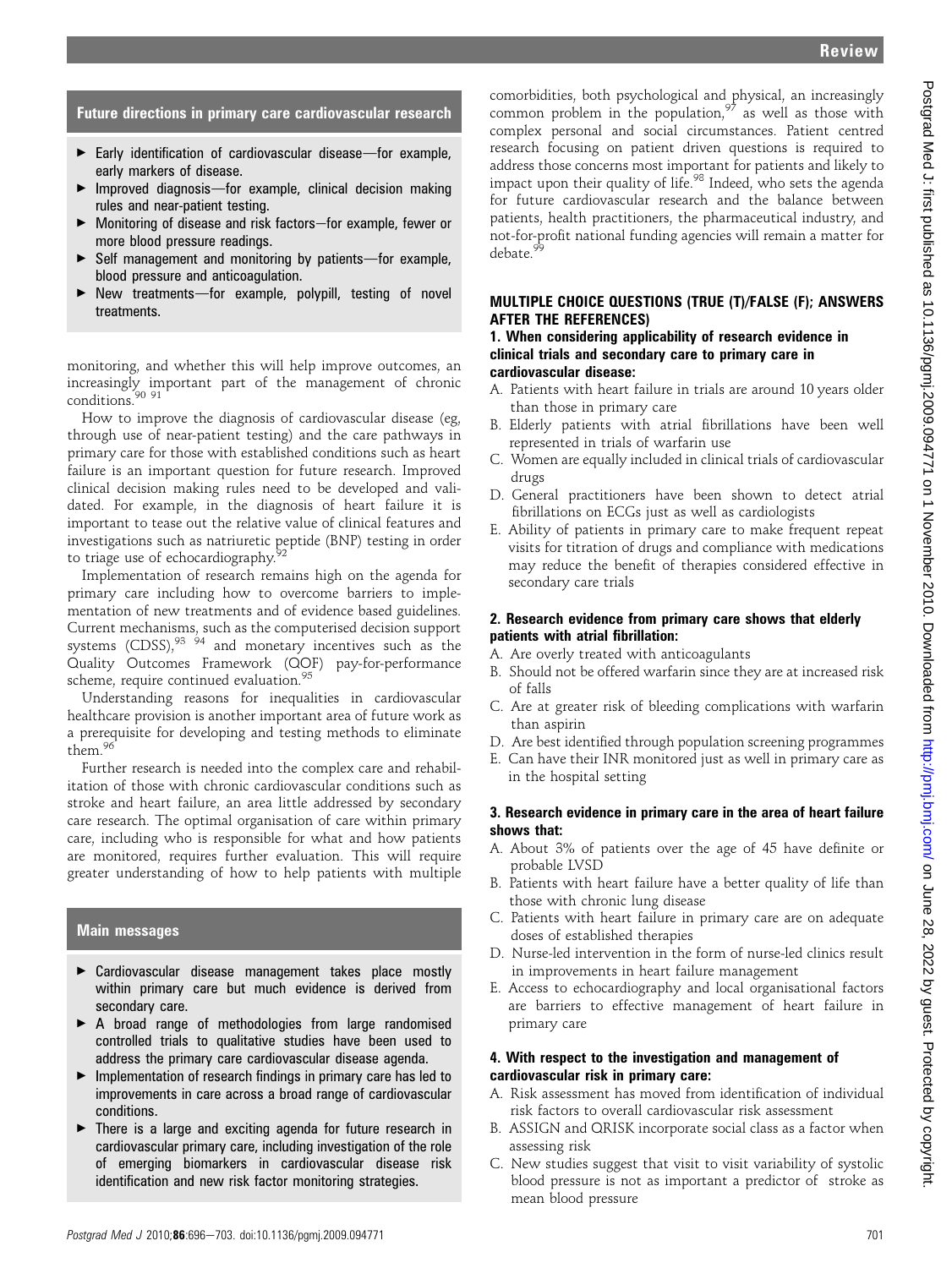# Review

- D. The likelihood that observed increases in BP during clinic monitoring reflect true increases rises with time between measurements
- E. The ProActive study showed that in the context of a clinical trial, a more intensive behavioural change programme was no more effective in promoting exercise than a brief intervention leaflet

Acknowledgements NM is supported by an NIHR Clinical Lecturership in Primary Care Research. JM's research is supported by an NIHR Stroke Programme Grant for Stroke Prevention. The views and opinions expressed in this article do not necessarily reflect those of the NIHR.

#### Competing interests None declared.

Provenance and peer review Commissioned; externally peer reviewed.

#### **REFERENCES**

- 1. **Bennett K,** Kabir Z, Unal B, et al. Explaining the recent decrease in coronary heart disease mortality rates in Ireland, 1985-2000. J Epidemiol Community Health  $200660:322 - 7$
- 2. **Unal B,** Critchley JA, Fidan D, et al. Life-years gained from modern cardiological treatments and population risk factor changes in England and Wales, 1981-2000. Am J Public Health 2005;95:103-8.
- 3. **Law MR,** Wald NJ, Rudnicka AR. Quantifying effect of statins on low density lipoprotein cholesterol, ischaemic heart disease, and stroke: systematic review and meta-analysis. BMJ 2003;326:1423.
- 4. Hansson L, Zanchetti A, Carruthers SG, et al. Effects of intensive blood-pressure lowering and low-dose aspirin in patients with hypertension: principal results of the Hypertension Optimal Treatment (HOT) randomised trial. HOT Study Group. Lancet 1998;351:1755-62.
- 5. Effect of intravenous APSAC on mortality after acute myocardial infarction: preliminary report of a placebo-controlled clinical trial. AIMS Trial Study Group. Lancet 1988:1:545-9.
- 6. Majeed A, Aylin P. The ageing population of the United Kingdom and cardiovascular disease. BMJ 2005;331:1362.
- 7. King D. Diagnosis and management of heart failure in the elderly. Postgrad Med J 1996:72:577-80.
- 8. McDonald K. Current guidelines in the management of chronic heart failure: practical issues in their application to the community population. Eur J Heart Fail  $2005:7:317 - 21$
- 9. **Oswald N.** Anticoagulation to prevent stroke in atrial fibrillation. Cohort was younger than many patients with atrial fibrillation in primary care. BMJ 2000;321:1156.
- 10. Sweeney KG, Gray DP, Steele R, et al. Use of warfarin in non-rheumatic atrial fibrillation: a commentary from general practice. Br J Gen Pract  $1995:45:153-8$
- 11. **Bartlett C,** Doyal L, Ebrahim S, et al. The causes and effects of socio-demographic exclusions from clinical trials. Health Technol Assess 2005;9:iii-x, 1.
- 12. National Institute for Clinical Excellence. Cardiovascular risk assessment and the modification of blood lipids for the primary and secondary prevention of cardiovascular disease updated Feb 2010. London: National Institute for Clinical Excellence, 2008.
- 13. Wei L, Ebrahim S, Bartlett C, et al. Statin use in the secondary prevention of coronary heart disease in primary care: cohort study and comparison of inclusion and outcome with patients in randomised trials. BMJ 2005;330:821.
- 14. **Gallagher AM, Rietbrock S, Plumb J, et al. Initiation and persistence of warfarin or** aspirin in patients with chronic atrial fibrillation in general practice: do the appropriate patients receive stroke prophylaxis? J Thromb Haemost 2008;6:1500-6.
- 15. Jackevicius CA, Mamdani M, Tu JV. Adherence with statin therapy in elderly patients with and without acute coronary syndromes. JAMA  $2002:288:462-7$
- 16. Jeyaseelan S, Struthers AD, Goudie BM, et al. The Accuracy of ECG Screening by GPs and by Machine Interpretation in Selecting Suspected Heart Failure Patients for Echocardiography. Br J Cardiol 2006;13:216-18.
- 17. **Mant J,** Fitzmaurice DA, Hobbs FD, et al. Accuracy of diagnosing atrial fibrillation on electrocardiogram by primary care practitioners and interpretative diagnostic software: analysis of data from screening for atrial fibrillation in the elderly (SAFE) trial. **BMJ 2007:335:380**.
- 18. Does bnp testing aid diagnosis of heart failure? Drug Ther Bull 2009;47:110-13.
- 19. **Calvert MJ,** Shankar A, McManus RJ, et al. Evaluation of the management of heart failure in primary care. Fam Pract  $2009;26:145-53$ .
- 20. Carroll K, Majeed A, Firth C, et al. Prevalence and management of coronary heart disease in primary care: population-based cross-sectional study using a disease register. J Public Health Med 2003;25:29-35.
- 21. **Dean SC,** Kerry SM, Cappuccio FP, et al. Pilot study of potential barriers to blood pressure control in patients with inadequately controlled hypertension. Fam Pract 2007;24:259-62.
- 22. Kotseva K, Wood D, De Backer G, et al. EUROASPIRE III: a survey on the lifestyle risk factors and use of cardioprotective drug therapies in coronary patients from 22 European countries. Eur J Cardiovasc Prev Rehabil 2009;16:121-37.
- 23. Majeed A, Williams J, de Lusignan S, et al. Management of heart failure in primary care after implementation of the National Service Framework for Coronary Heart Disease: a cross-sectional study. Public Health 2005;119:105-11.
- 24. **Ashworth M,** Medina J, Morgan M. Effect of social deprivation on blood pressure monitoring and control in England: a survey of data from the quality and outcomes framework. BMJ 2008;337:a2030.
- 25. **Hood S,** Taylor S, Roeves A, et al. Are there age and sex differences in the investigation and treatment of heart failure? A population-based study. Br J Gen Pract  $2000:50:559-63$
- 26. **Millett C,** Gray J, Saxena S, et al. Ethnic disparities in diabetes management and pay-for-performance in the UK: the Wandsworth Prospective Diabetes Study. PLoS Med 2007;4:e191.
- 27. Millett C, Gray J, Bottle A, et al. Ethnic disparities in blood pressure management in patients with hypertension after the introduction of pay for performance. Ann Fam  $Med$  2008; $6:490-6$ .
- 28. Simpson CR, Wilson C, Hannaford PC, et al. Evidence for age and sex differences in the secondary prevention of stroke in Scottish primary care. Stroke  $2005:36:1771-5$
- 29. DeWilde S, Carey IM, Emmas C, et al. Trends in the prevalence of diagnosed atrial fibrillation, its treatment with anticoagulation and predictors of such treatment in UK primary care. Heart  $2006;$ 92:1064 $-70$ .
- 30. **Friberg J, Buch P, Scharling H, et al. Rising rates of hospital admissions for atrial** fibrillation. Epidemiology 2003;14:666-72.
- 31. **Anderson DR,** Gardner MJ, Putnam W, et al. Population-based evaluation of the management of antithrombotic therapy for atrial fibrillation. Can J Cardiol  $2005:21:257 - 66$
- 32. **Anderson N, Fuller R, Dudley N. 'Rules of thumb' or reflective practice?** Understanding senior physicians' decision-making about anti-thrombotic usage in atrial fibrillation.  $\Omega$ JM 2007;100:263-9.
- 33. Sudlow M, Rodgers H, Kenny RA, et al. Population based study of use of anticoagulants among patients with atrial fibrillation in the community. BMJ 1997:314:1529-30.
- 34. Atrial fibrillation, detection and optimal therapy in primary care. NHS Stroke Improvement Programme 2010.
- 35. Mant J, Hobbs FD, Fletcher K, et al. Warfarin versus aspirin for stroke prevention in an elderly community population with atrial fibrillation (the Birmingham Atrial Fibrillation Treatment of the Aged Study, BAFTA): a randomised controlled trial.  $L$ ancet 2007;370:493-503.
- 36. van Walraven C, Hart RG, Singer DE, et al. Oral anticoagulants vs aspirin in nonvalvular atrial fibrillation: an individual patient meta-analysis. JAMA 2002:288:2441-8.
- 37. Man-Son-Hing M, Gage BF, Montgomery AA, et al. Preference-based antithrombotic therapy in atrial fibrillation: implications for clinical decision making. Med Decis Making  $2005:25:548-59$ .
- 38. **Baglin T.** Decentralised anticoagulant care. *J Clin Pathol* 1998;**51**:89–90.<br>39. **Fitzmaurice DA**. Hobbs FD. Murray FT *et al.* Oral anticoagulation managu
- Fitzmaurice DA, Hobbs FD, Murray ET, et al. Oral anticoagulation management in primary care with the use of computerized decision support and near-patient testing: a randomized, controlled trial. Arch Intern Med  $2000$ ; 160:2343-8.
- 40. McCahon D, Fitzmaurice DA, Murray ET, et al. SMART: self-management of anticoagulation, a randomised trial [ISRCTN19313375]. BMC Fam Pract 2003;4:11.
- 41. Fitzmaurice DA, Hobbs FD, Jowett S, et al. Screening versus routine practice in detection of atrial fibrillation in patients aged 65 or over: cluster randomised controlled trial. *BMJ* 2007;**335**:383.
- 42. Hobbs FD, Fitzmaurice DA, Mant J, et al. A randomised controlled trial and cost-effectiveness study of systematic screening (targeted and total population screening) versus routine practice for the detection of atrial fibrillation in people aged 65 and over. The SAFE study. Health Technol Assess 2005;9:iii-x, 1.
- 43. McMurray JJ, Petrie MC, Murdoch DR, et al. Clinical epidemiology of heart failure: public and private health burden. Eur Heart J 1998;19(Suppl):9-16.
- 44. **Davies M,** Hobbs F, Davis R, et al. Prevalence of left-ventricular systolic dysfunction and heart failure in the Echocardiographic Heart of England Screening study: a population based study. Lancet  $2001$ ; 358:439-44.
- 45. Hobbs FD, Kenkre JE, Roalfe AK, et al. Impact of heart failure and left ventricular systolic dysfunction on quality of life: a cross-sectional study comparing common chronic cardiac and medical disorders and a representative adult population. Eur Heart J 2002;23:1867-76.
- 46. Murray SA, Boyd K, Kendall M, et al. Dying of lung cancer or cardiac failure: prospective qualitative interview study of patients and their carers in the community. BMJ 2002;325:929.
- Flather MD, Yusuf S, Kober L, et al. Long-term ACE-inhibitor therapy in patients with heart failure or left-ventricular dysfunction: a systematic overview of data from individual patients. ACE-Inhibitor Myocardial Infarction Collaborative Group. Lancet  $2000:355:1575 - 81$
- 48. Shibata MC, Flather MD, Wang D. Systematic review of the impact of beta blockers on mortality and hospital admissions in heart failure. Eur J Heart Fail 2001;3:351-7.
- 49. Hickling JA, Nazareth I, Rogers S. The barriers to effective management of heart failure in general practice. Br J Gen Pract 2001;51:615-18.
- 50. **Horne R,** Coombes I, Davies G, et al. Barriers to optimum management of heart failure by general practitioners. Br J Gen Pract 1999; 49:353-7.